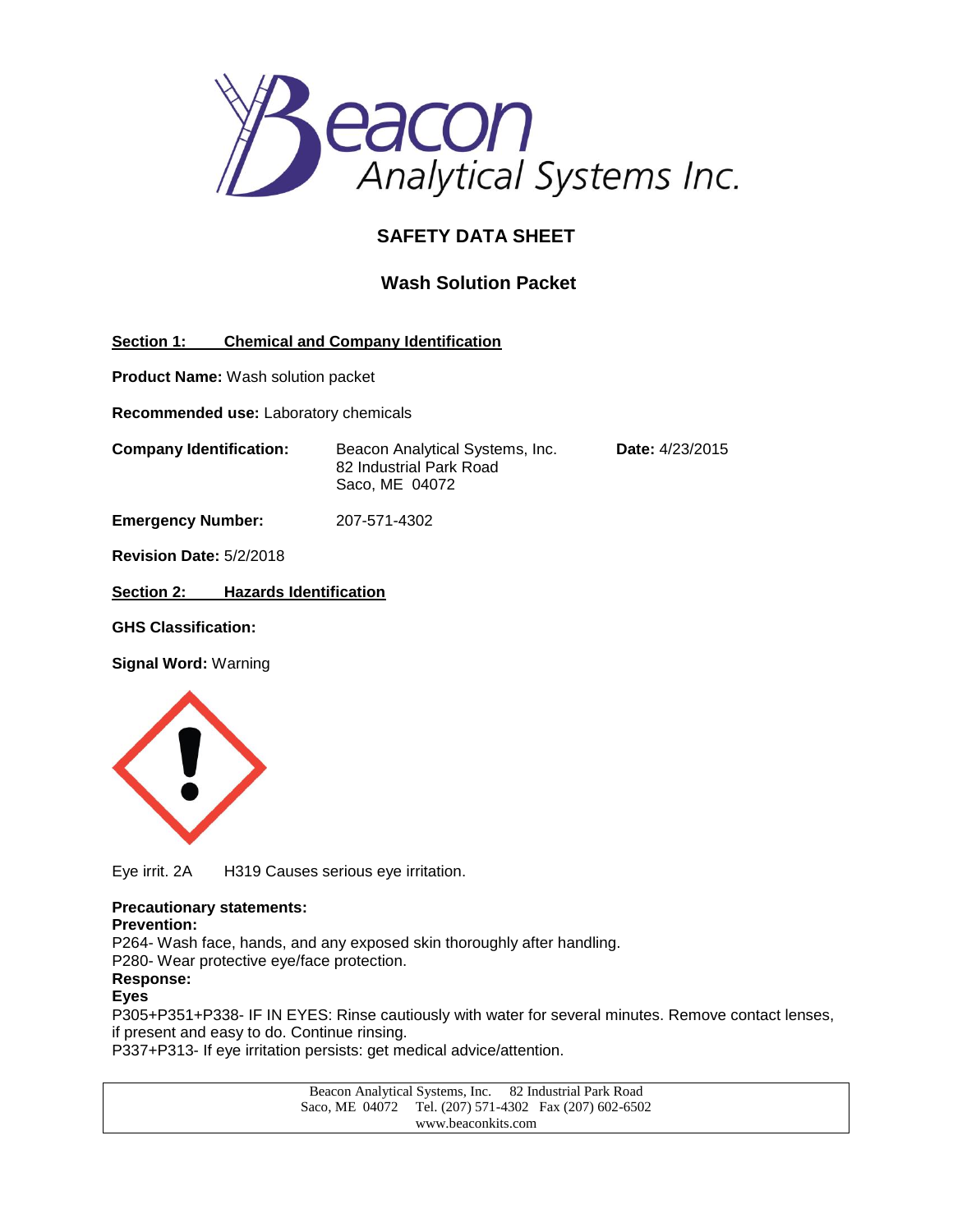### **Disposal:**

P501- Dispose of contents/container to an approved waste disposal plant.

#### **Other Classification Systems:**

NFPA ratings (scale 0-4): Health = 2  $Fire = 0$ Reactivity= 0 HMIS ratings (scale 0-4) Health= Not available Fire= Not available Reactivity= Not available Other hazards: PBT: N/A vPvB: N/A

#### **Section 3: Composition/information on ingredients**

Chemical characterization: Mixture

Hazardous components:

| CAS#      | <b>Chemical Name</b>                                  | EC# |
|-----------|-------------------------------------------------------|-----|
| 7558-80-7 | Sodium phosphate monobasic monohydrate 1-5% 231-449-2 |     |

### **Section 4: First Aid Measures**

**General information:**

Immediately remove any contaminated clothing.

- **If inhaled:** Remove to fresh air and seek medical advice.
- **In case of skin contact:** Immediately wash exposed skin with soap and copious amounts of water.
- **In case of eye contact:** Flush eyes with copious amounts of water for at least 15 minutes. Assure adequate flushing by separating the eyelids with fingers. Seek medical advice.
- **If ingested:** Rinse mouth thoroughly. Do not induce vomiting without advice from poison control center or medical professional. Seek medical attention if not feeling well.
- **Most important symptoms/effects, acute and delayed:** No information available.
- **Indication of immediate medical attention and special treatment needed:** No information available.

#### **Section 5: Fire Fighting Measures**

- **Suitable extinguishing media:** N/A
- **Special hazards arising from substance or mixture:** N/A
- **Advice for firefighters:** N/A

#### **Section 6: Accidental Release Measures**

**Personal precautions, protective equipment and emergency procedures:**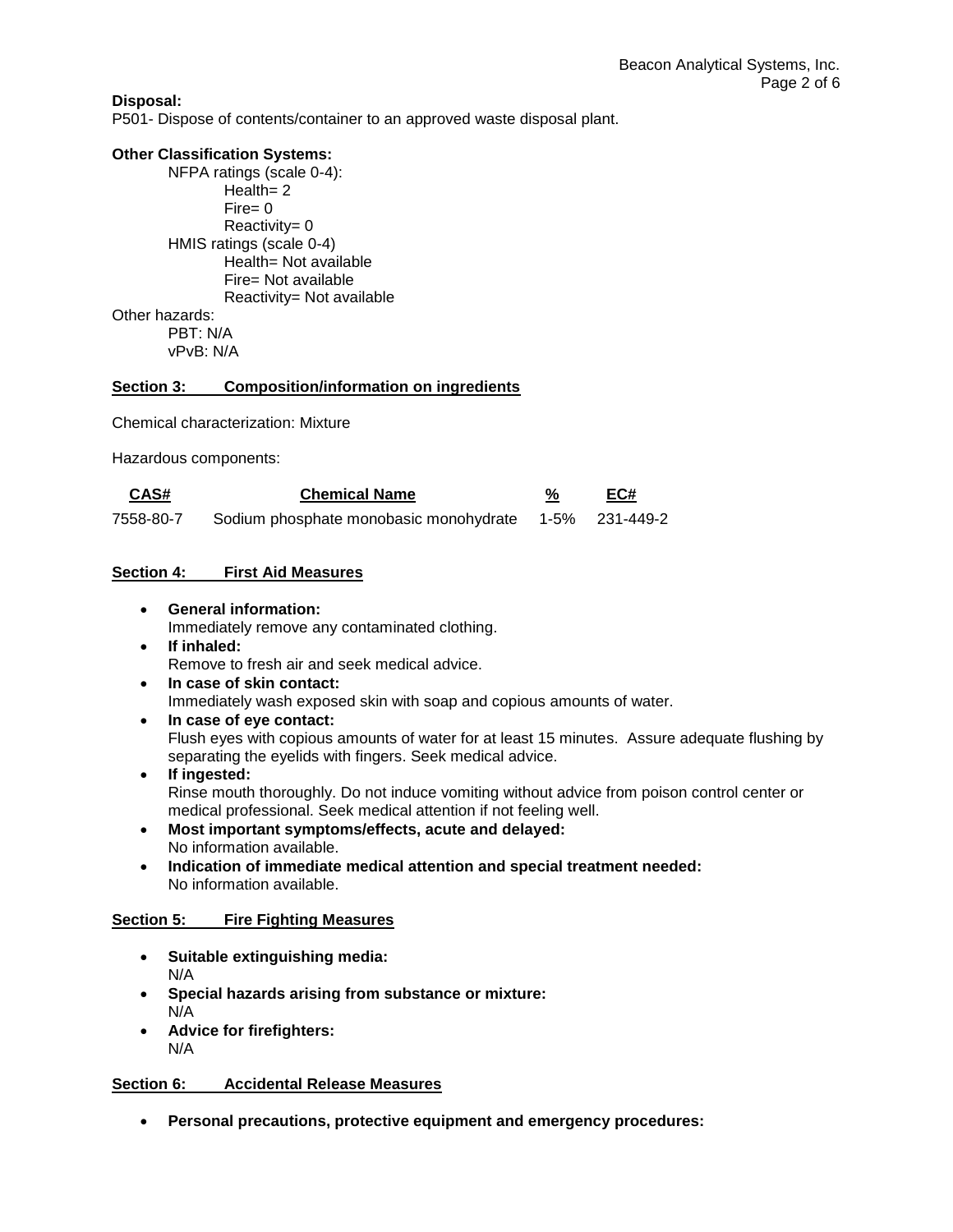Evacuate and ventilate area. Only trained personnel should handle spill cleanup. Wash spill site after cleanup is complete.

- **Environmental precautions:** Prevent entry into sewers and public water. Notify appropriate authorities if entry occurs.
- **Methods and materials for containment and cleaning up:** Contain any spills to prevent entry into water systems. Place cleanup materials into suitable container for disposal in accordance with regulations.

## **Section 7: Handling and Storage**

- **Precautions for safe handling:** Use appropriate protective equipment. Wash hands and other exposed areas after handling before eating, drinking or smoking, and when leaving work.
- **Conditions for safe storage, including any incompatibilities:** Store in a dry, cool, well ventilated place.
- **Requirements to be met by storerooms and receptacles:**  Keep container tightly closed.
- **Information about storage in one common storage facility:** No information available.
- **Further information about storage conditions:** No information available.

## **Section 8: Exposure Controls/Personal Protection**

- **Control Parameters Components with limit values that require monitoring at the workplace:** No information available. **Components with biological limit values:** No information available.
- **Appropriate engineering controls:**  Ensure adequate ventilation, especially in confined areas.
- **Individual protection measures: General protective and hygienic measures:** Keep away from food, beverages, and feed. Immediately remove any contaminated clothing. **Breathing equipment:** Where excessive vapor, mist, or dust may result, use NIOSH approved respiratory protection. **Eye Protection:** Wear safety glasses. Eyewash station. **Skin and body Protection:** Wear protective gloves. Lab coat.

## **Section 9: Physical and Chemical Properties**

- **Physical state:** Solid
- **Color:** White
- **Odor:** None
- **Odor threshold:** No information available.
- **pH:** No information available.
- **Melting point/range:** No information available.
- **Boiling point/range:** No information available.
- **Flash point:** No information available.
- **Evaporation rate:** No information available.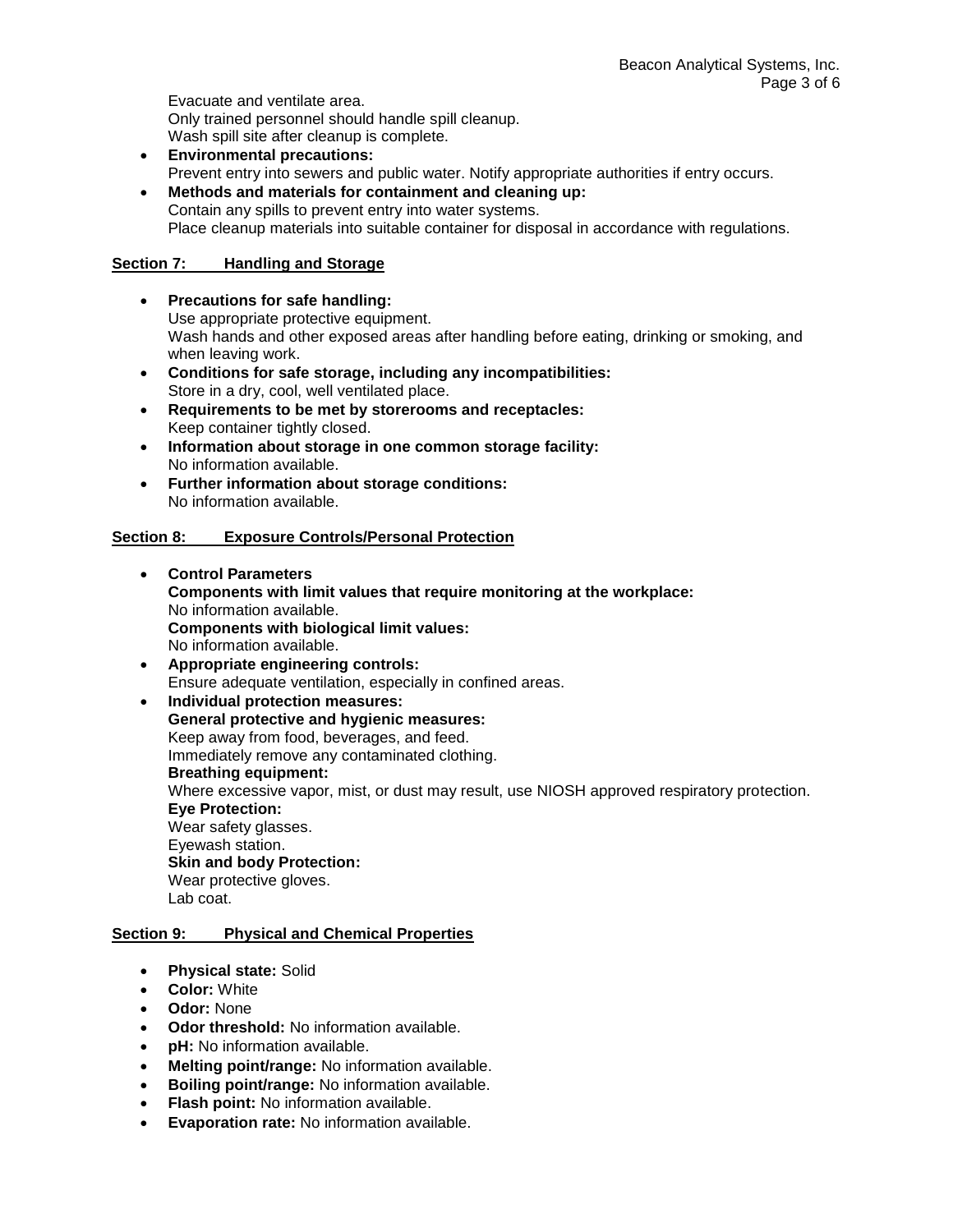- **Flammability (solid, gaseous):** No information available.
- **Upper/ Lower explosive limits:**
- Lower: No information available. Upper: No information available.
- **Vapor pressure (at 20 °C):** No information available.
- **Vapor density:** No information available.
- **Relative density:** No information available.
- **Solubility(ies):** Water: Fully miscible.
- **Partition coefficient(n-octanol/water):** No information available.
- **Autoignition temperature:** No information available.
- **Decomposition temperature:** No information available.

### **Section 10: Stability and Reactivity**

- **Chemical Stability:** Stable under recommended storage and handling.
- **Possibility of hazardous reactions:** None known.
- **Conditions to avoid:** None known.
- **Incompatible materials:** Strong oxidizing agents.
- **Hazardous decomposition products:** None under normal use.

#### **Section 11: Toxicological Information**

To the best of our knowledge, the chemical, physical, and toxicological properties of this product have not been thoroughly investigated. The following refers to the hazardous ingredient(s) of the product. Other harmful effects cannot be excluded.

- **Acute toxicity LD/LC 50 values:** 7558-80-7 Sodium phosphate monobasic monohydrate Oral LD50: 8290 mg/kg (rat) Dermal LD50: 7940 mg/kg (Rabbit)
- **Chronic Toxicity Irritation:** May cause eye irritation. **Sensitization:** No information available. **Carcinogenicity:** No information available. **Mutagenic effects:** No information available. **Reproductive effects:** No information available. **Developmantal effects:** No information available. **Teratogenicity:** No information available.

## **Section 12: Ecological Information**

 **Aquatic toxicity:** No information available.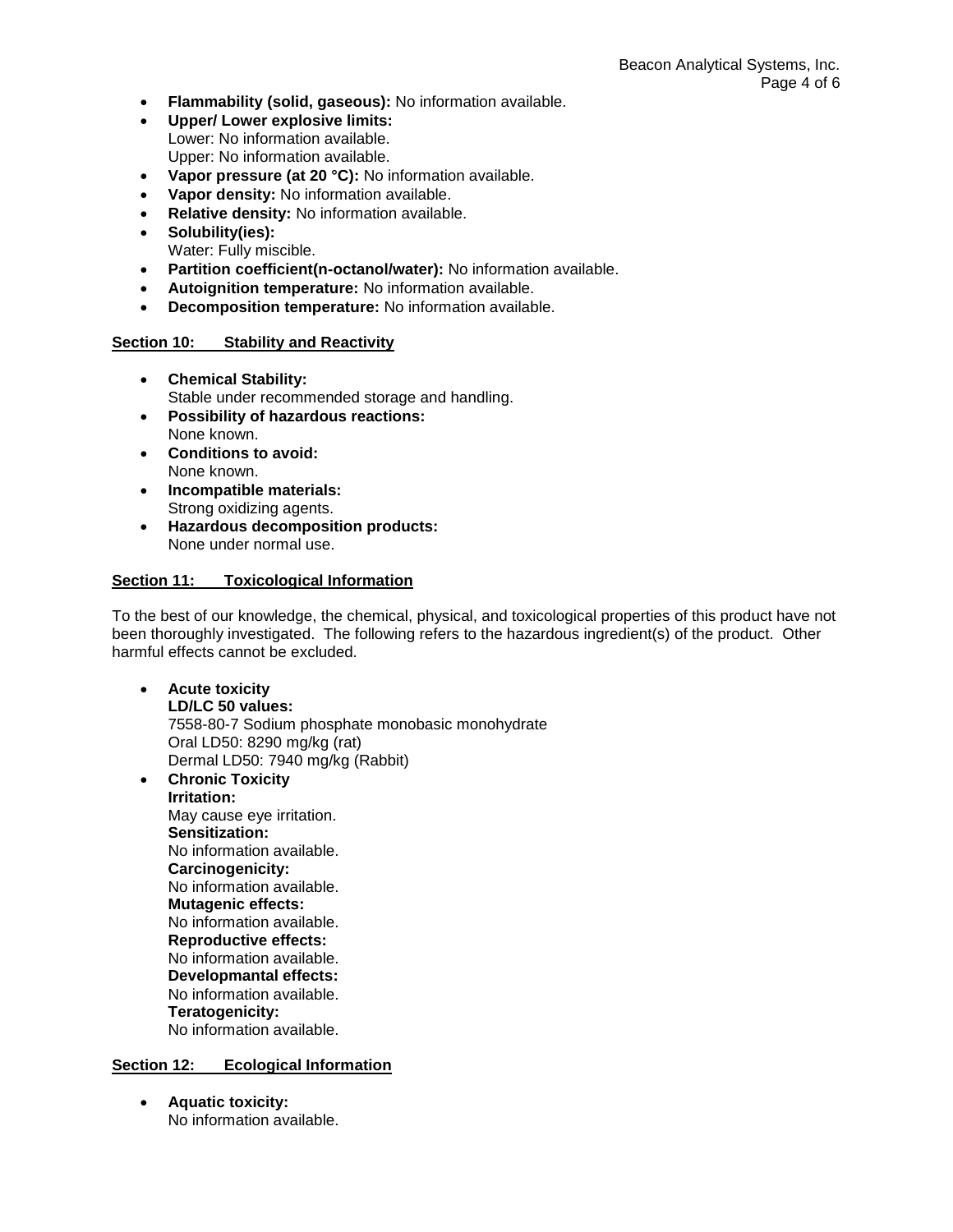- **Terrestrial toxicity:** No information available.
- **Persistence and degradability:** No information available.
- **Bioaccumulative potential:** No information available.
- **Mobility in soil:** No information available.
- **Other adverse effects:** No information available.

## **Section 13: Disposal Considerations**

Dispose of material in accordance with federal, state, and local regulations. Do not allow product to be released into the environment.

## **Section 14: Transport Information**

**UN-Number DOT, ADR, ADN, IMDG, IATA:** Void **UN proper shipping name DOT, ADR, ADN, IMDG, IATA:** Void **Transport hazard class DOT, ADR, ADN, IMDG, IATA:** Void **Packing group DOT, ADR, ADN, IMDG, IATA:** Void **Environmental hazards Marine Pollutant:** No **Special precautions for user:** N/A **Section 15: Regulatory Information** N/A

## **Section 16: Other Information**

For research use only, not for human or veterinary clinical use.

DISCLAIMER: This document is believed to be accurate, but does not purport to be all-inclusive and should be used only as a guide. Beacon Analytical Systems, Inc. shall not be held liable for any damage resulting from handling or from contact with the above product. These suggestions should be not be confused with state, municipal, or insurance requirements, and constitutes NO WARRANTY.